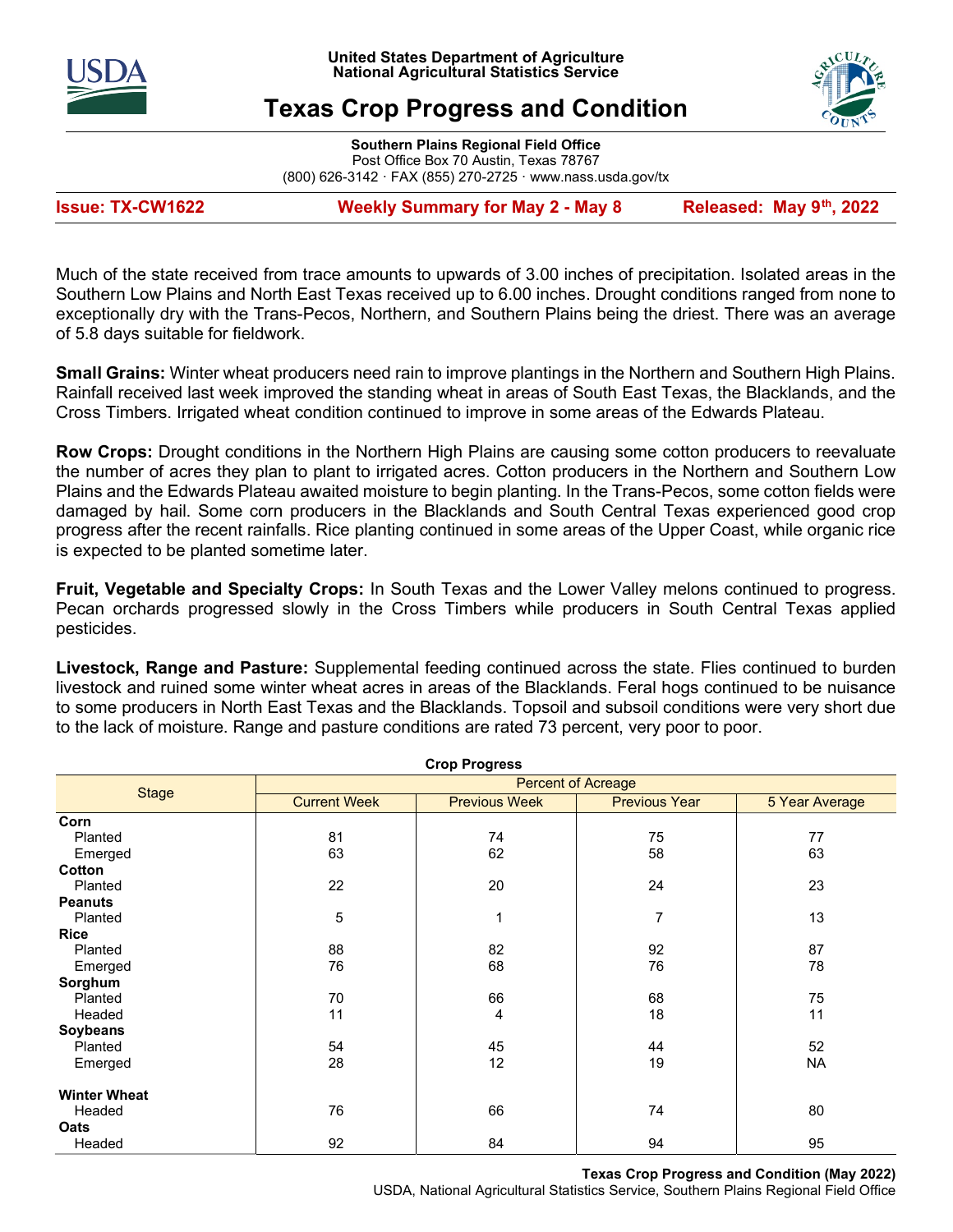## Crop Condition

|                   |                  | <b>Percent of Acreage</b> | Index |      |                  |      |      |
|-------------------|------------------|---------------------------|-------|------|------------------|------|------|
| Crop              | <b>Excellent</b> | Good                      | Fair  | Poor | <b>Very Poor</b> | 2022 | 2021 |
| Corn              |                  | 24                        | 56    |      |                  | 64   | 84   |
| Wheat             |                  |                           | 16    | 18   | 59               | 23   | 58   |
| Oats              |                  |                           | 14    | 24   | 56               | 23   | 59   |
| Range and Pasture |                  |                           | 16    | 26   | 47               | 29   | 48   |

<sup>1</sup> The formula for the condition index is  $I = (5V + 25P + 60F + 90G + 110E)/100$  where  $I =$  crop condition index and V, P, F, G, E = percentage of crop rated very poor, poor, fair, good, excellent.

|                 | <b>Topsoil Moisture Condition by District</b><br><b>Percentage of Acreage</b> |              |          |                | <b>Subsoil Moisture Condition by District</b> | Days                   |          |                |                  |
|-----------------|-------------------------------------------------------------------------------|--------------|----------|----------------|-----------------------------------------------|------------------------|----------|----------------|------------------|
| <b>District</b> |                                                                               |              |          |                | <b>Percentage of Acreage</b>                  | <b>Suitable</b><br>for |          |                |                  |
|                 | <b>Very Short</b>                                                             | <b>Short</b> | Adequate | <b>Surplus</b> | <b>Very Short</b>                             | Short                  | Adequate | <b>Surplus</b> | <b>Fieldwork</b> |
| 11              | 90                                                                            | 10           |          | 0              | 90                                            | 10                     | 0        | O              | 6.2              |
| 12              | 91                                                                            | 9            |          |                | 83                                            | 17                     |          |                | 6.3              |
| 21              | 45                                                                            | 55           |          |                | 48                                            | 52                     |          |                | 5.5              |
| 22              | 65                                                                            | 33           |          |                | 71                                            | 25                     |          |                | 5.7              |
| 30              | 29                                                                            | 40           | 31       |                | 27                                            | 34                     | 39       |                | 5.7              |
| 40              | 17                                                                            | 30           | 49       | 4              | 19                                            | 22                     | 46       | 13             | 3.8              |
| 51              |                                                                               | 41           | 59       |                |                                               | 34                     | 64       |                | 6.5              |
| 52              |                                                                               | 16           | 70       | 13             |                                               | 27                     | 65       |                | 5.2              |
| 60              | 46                                                                            | 22           | 32       |                | 46                                            | 22                     | 32       |                | 4.4              |
| 70              | 81                                                                            | 17           | 2        |                | 78                                            | 13                     | 9        |                | 6.5              |
| 81              | 13                                                                            | 41           | 46       |                | 17                                            | 48                     | 35       |                | 6.2              |
| 82              | 56                                                                            | 40           | 4        |                | 61                                            | 39                     | 0        |                | 7.0              |
| 90              | 20                                                                            | 43           | 34       | 3              | 20                                            | 51                     | 28       |                | 6.1              |
| 96              | 49                                                                            | 33           | 18       |                | 50                                            | 29                     | 21       |                | 6.2              |
| 97              | 25                                                                            | 40           | 35       |                | 33                                            | 37                     | 30       |                | 6.0              |
| <b>State</b>    | 55                                                                            | 27           | 17       |                | 56                                            | 25                     | 17       |                | 5.8              |

#### Soil Moisture and Days Suitable by District

## Texas Agricultural Districts